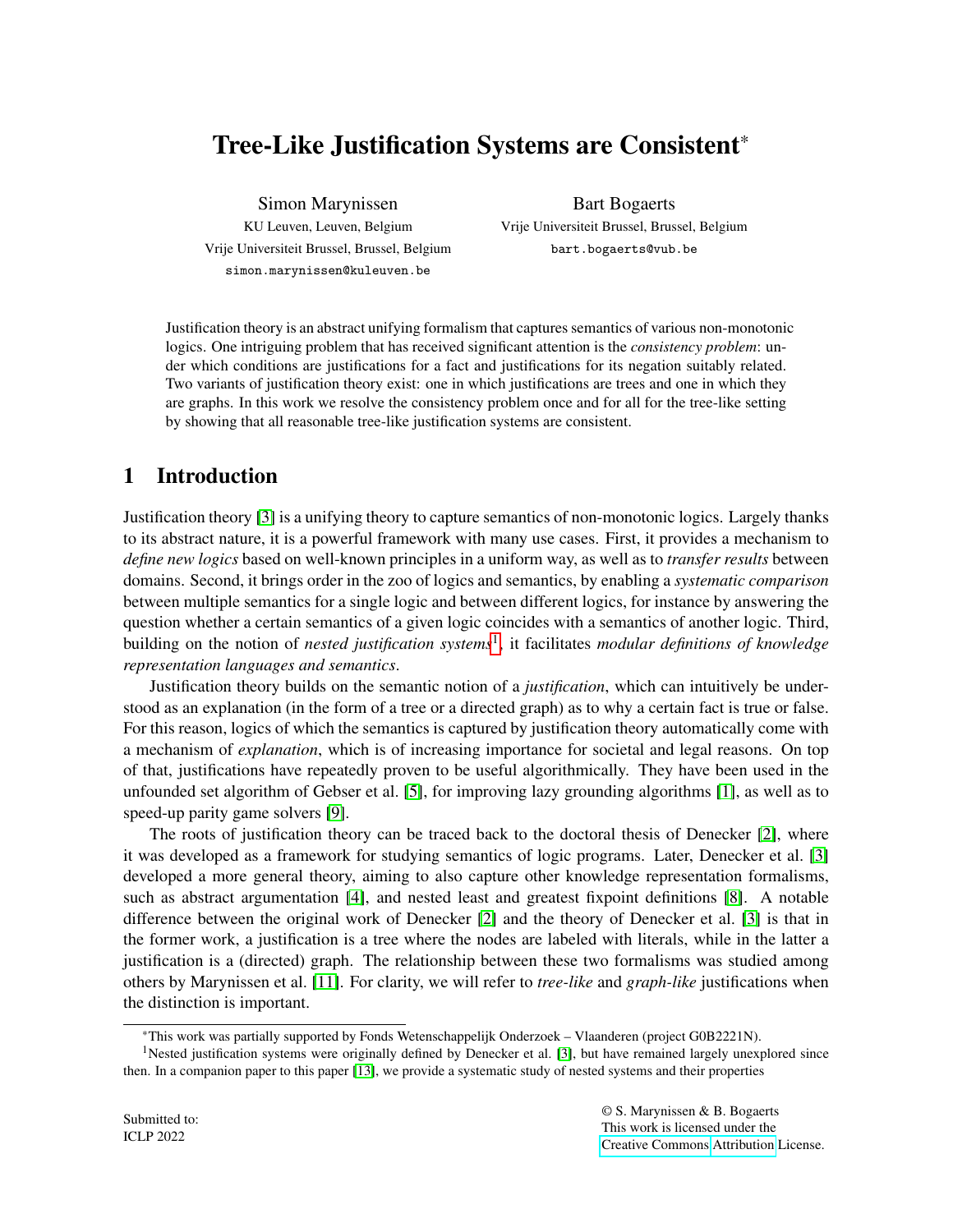In justification theory, whether or not a justification is "good" is determined by a *branch evaluation*. A branch evaluation is a function that associates to each path through a justification (i.e., to each branch of the justification) a value. However, a priori, it is not clear that each branch evaluation induces a welldefined semantics. For this to be the case, intuitively the justifications of a fact *x* and those of its negation ∼*x* should be suitably related. Indeed, we cannot accept that there is both an explanation that *x* is true and an explanation that ∼*x* is true. In general, to get a well-defined semantics we will need that the best possible justification for *x* and the best possible justification for ∼*x* are complementary (either one of them is true and the other false, or both are unknown). The problem of determining whether or not a branch evaluation induces a well-defined semantics is known as the *consistency problem* and has been studied in several papers.

- Denecker [\[2,](#page-9-2) Theorem 4.3.1] studied the consistency problem for *tree-like* justifications for three specific branch evaluations (corresponding to completion semantics, stable semantics and wellfounded semantics in logic programming).
- Marynissen et al. [\[14\]](#page-10-5) were the first to exhibit a branch evaluation that (for graph-like justifications) is *not* consistent. Moreover, they showed that for *graph-like* justifications, four branch evaluations (in addition to the three mentioned above, also the Kripke-Kleene branch evaluation) are guaranteed to be consistent.
- Marynissen et al. [\[11\]](#page-10-3) investigated the relationship between justification theory and games over graphs [\[7\]](#page-10-6). They used this relationship to identify some key properties that, when satisfied by a branch evaluation, guarantee that that branch evaluation is consistent for graph-like *and* tree-like justifications, but only in the context of a *finite* fact space.

Despite all these efforts, there is no clear understanding yet of what it is that makes a branch evaluation consistent. Moreover, proofs of consistency of individual branch evaluations often span several pages. In this paper, we resolve this question once and for all for tree-like justifications. Our main theorem states that: *for tree-like justifications, every reasonable branch evaluation is consistent*. The proof is surprisingly simple (compared to earlier proofs for individual branch evaluations) and is completely included in the main text. The results presented in this paper are part of the PhD thesis of the first author [\[10\]](#page-10-7).

The rest of this paper is structured as follows. We recall some basic definitions of justification theory (focusing solely on tree-like justifications) in Section [2](#page-1-0) and state the consistency problem in Section [3.](#page-4-0) In Section [4](#page-5-0) we present the core theoretic results (in somewhat more generality) that are subsequently used to prove our main result (namely that every reasonable branch evaluation is consistent) in Section [5.](#page-7-0) We conclude in Section [6.](#page-9-4)

## <span id="page-1-0"></span>2 Preliminaries

We present the core definitions of justification theory, based on the formalization of Marynissen et al. [\[11,](#page-10-3) [12\]](#page-10-8).

In the rest of this paper, let F be a set, referred to as a *fact space*, such that  $\mathscr{L} = \{\mathbf{t}, \mathbf{f}, \mathbf{u}\} \subseteq \mathbb{F}$ , where t, f and u have the respective meaning *true*, *false*, and *unknown*. The elements of F are called *facts*. The set L behaves as the three-valued logic with truth order  $\leq_t$  given by  $f \leq_t u \leq_t t$ . We assume that F is equipped with an involution  $\sim : \mathbb{F} \to \mathbb{F}$  (i.e., a bijection that is its own inverse) such that  $\sim t = f$ ,  $\sim u = u$ , and  $\sim x \neq x$  for all  $x \neq u$ . For any fact *x*,  $\sim x$  is called the *complement* of *x*. An example of a fact space is the set of literals over a propositional vocabulary Σ extended with L where  $\sim$  maps a literal to its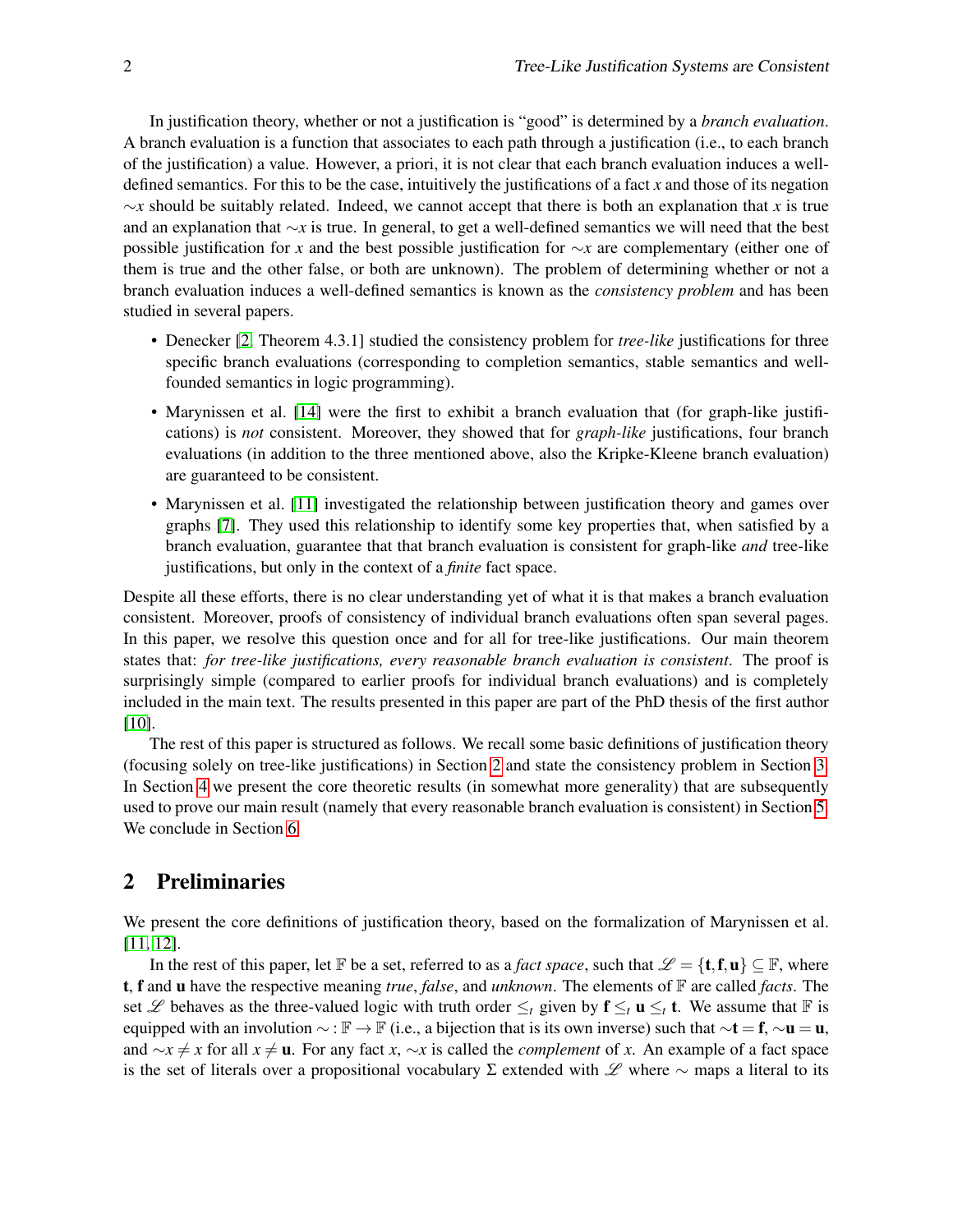negation. For any set *A* we define ∼*A* to be the set of elements of the form ∼*a* for *a* ∈ *A*. We distinguish two types of facts: *defined* and *open* facts. The former are accompanied by a set of rules that determine their truth value. The truth value of the latter is not governed by the rule system but comes from an external source or is fixed (as is the case for logical facts).

**Definition 2.1.** A *justification frame*  $\mathbb{J} \mathbb{F}$  is a tuple  $\langle \mathbb{F}, \mathbb{F}_d, R \rangle$  such that

- F*<sup>d</sup>* is a subset of F closed under ∼, i.e. ∼F*<sup>d</sup>* = F*d*; facts in F*<sup>d</sup>* are called *defined*;
- no logical fact is defined:  $\mathscr{L} \cap \mathbb{F}_d = \emptyset$ ;
- $R \subseteq \mathbb{F}_d \times 2^{\mathbb{F}}$ ;
- for each  $x \in \mathbb{F}_d$ ,  $(x, \emptyset) \notin R$  and there is an element  $(x, A) \in R$  for  $\emptyset \neq A \subseteq \mathbb{F}$ .

The set of *open* facts is denoted as  $\mathbb{F}_o := \mathbb{F} \setminus \mathbb{F}_d$ . An element  $(x, A) \in R$  is called a *rule* with *head* x and *body* (or *case*) *A*. The set of cases of *x* in JF is denoted as JF(*x*). Rules  $(x, A) \in R$  are often denoted as  $x \leftarrow A$  and if  $A = \{y_1, \ldots, y_n\}$ , we often write  $x \leftarrow y_1, \ldots, y_n$ .

Logic programming rules can easily be transformed into rules in a justification frame. However, in logic programming, only rules for positive facts are given; never for negative facts.<sup>[2](#page-2-0)</sup> Hence, in order to apply justification theory to logic programming, a mechanism for deriving rules for negative literals is needed as well. Similarly, in the setting of argumentation we can naturally derive rules for negative facts (given attack relations), but rules for positive facts are less obvious. For this, a technique called *complementation* was invented [\[3\]](#page-9-0); it is a generic mechanism that allows turning a set of rules for *x* into a set of rules for ∼*x*.

Complementation makes use of so-called selection functions for *x*. A *selection function* for *x* is a mapping  $s: \mathbb{J}\mathbb{F}(x) \to \mathbb{F}$  such that  $s(A) \in A$  for all rules of the form  $x \leftarrow A$ . Intuitively, a selection function chooses an element from the body of each rule of *x*. For a selection function *s*, the set  $\{s(A) | A \in \mathbb{J}\mathbb{F}(x)\}\$ is denoted by Im(*s*). Selection functions can be used to construct rules for ∼*x* from rules for *x*: intuitively, a fact ∼*x* can be derived if every rule for *x* fails. Formally, if *R* is a set of rules, the complement C(*R*) is the set of elements of the form ∼*x* ← ∼Im(*s*) with *x* defined in *R* and *s* a selection function for *x* in *R*. The *complementation* of a set of rules *R* is  $CC(R) := R \cup C(R)$ .

In general, we will be interested in justification frames where the rules for *x* and the rules for ∼*x* are suitably related. It does not necessarily have to be the case that our frame is obtained by complementation, but still we want to ensure that the rules are compatible. This has been studied intensively by Marynissen et al. [\[14\]](#page-10-5), who have given several equivalent characterizations of when a justification frame is complementary. Here, we give only one such characterization:

**Definition 2.2.** Let  $J\mathbb{F} = \langle \mathbb{F}, \mathbb{F}_d, R \rangle$  be a justification frame. We call  $J\mathbb{F}$  *complementary* if for every  $x \in \mathbb{F}_d$  the following hold:

- 1. for every selection function *s* for *x* in *R*, there exists an  $A \in \mathbb{JF}(\sim x)$  with  $A \subseteq \sim \text{Im}(s)$ ;
- 2. for every  $A \in \mathbb{J}\mathbb{F}(x)$ , there exists a selection function *s* for  $\sim x$  in *R* with  $\sim \text{Im}(s) \subseteq A$ .

The first item states that if we find a way to block every possible rule for *x* (by taking the complement of all the elements selected by a selection function *s* for *x*), then there should be a rule that derives ∼*x*, i.e., there should be some rule ∼*x* ← *A* with *A* containing only facts in ∼Im(*s*). The second item states the

<span id="page-2-0"></span> $2$ In some extensions of logic programming "classical negation" is allowed in the head of rules. In that setting, an expression  $\neg p$  is a shorthand for an arbitrary atom that can never be true together with p. This is significantly different from our setting where ∼*p* simply means that *p* is false, and hence a rule with ∼*p* in the head states a condition under which *p* is false. To further illustrate this difference: if there are no rules for ∼*p*, this means in our setting that ∼*p* cannot be true (hence *p* cannot be false). In the aforementioned extensions of logic programming, a lack of rules for  $\neg p$  entails nothing about p.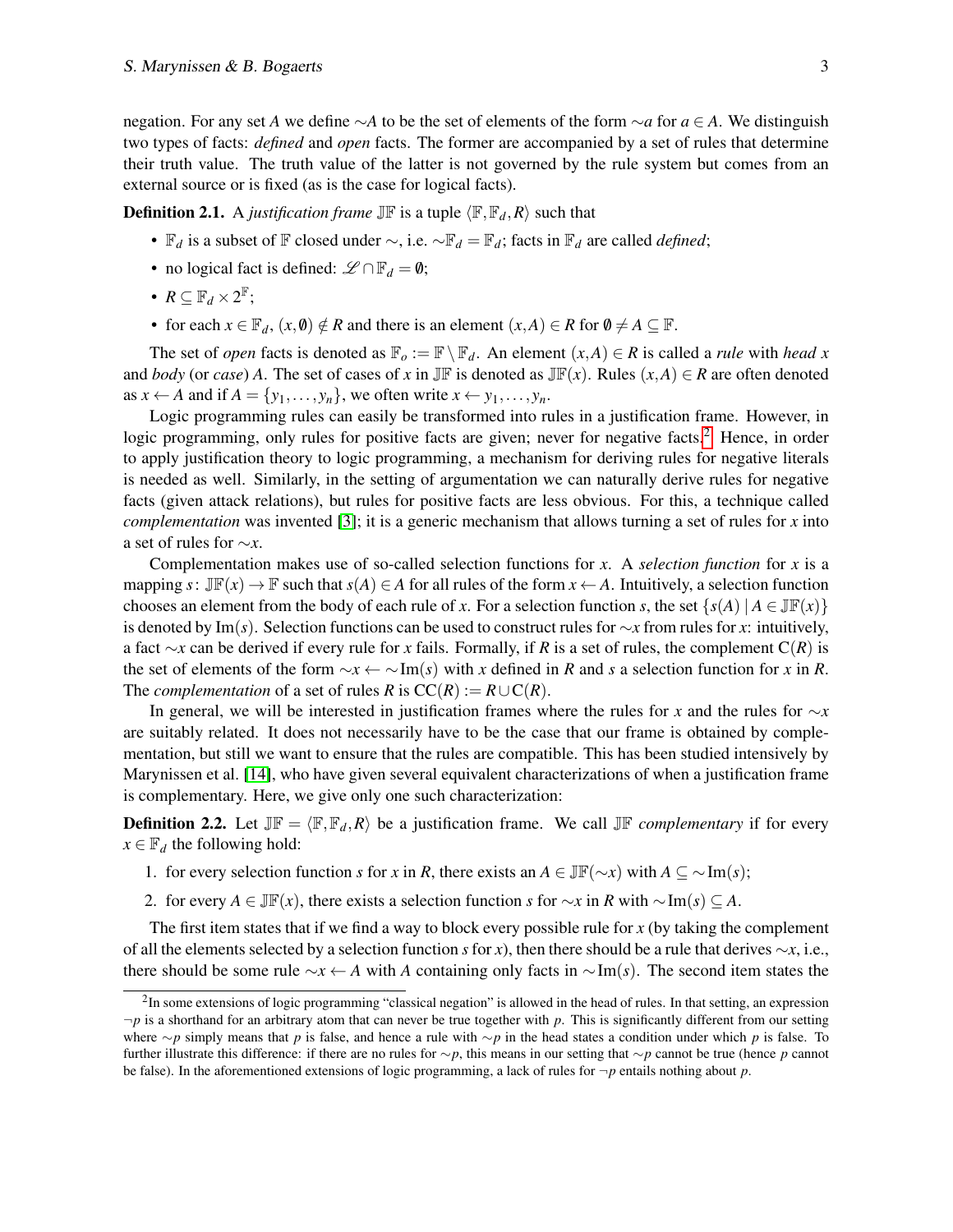other direction, namely that whenever we can derive *x* (by means of a rule  $x \leftarrow A$ ), it cannot be possible to ∼*x*, i.e., at least one fact in each rule for ∼*x* should be blocked. This is expressed again by means of a selection function: there should exist a selection function that selects only facts that are the complement of a fact in *A*. For more intuition regarding complementarity, we refer the reader to Marynissen et al. [\[14,](#page-10-5) [11\]](#page-10-3).

Example 2.3. The justification frame

$$
p \leftarrow q, \sim r
$$

$$
\sim p \leftarrow \sim q
$$

<span id="page-3-1"></span>is not complementary. Intuitively, the first rule states that  $p$  holds whenever  $q$  is true and  $r$  is false; this is the only case in which *p* can be derived. Since this is the only rule for *p*, we expect *p* to be false (i.e.,  $\sim p$ to be true) whenever *q* is false or *r* is true; the first case is present, but the second case for  $\sim p$  is missing. After adding the rule

<span id="page-3-0"></span>
$$
\sim p \leftarrow r \tag{1}
$$

the frame becomes complementary. If we add a further rule

$$
\sim p \leftarrow r, q,\tag{2}
$$

the frame is still complementary; intuitively, [\(2\)](#page-3-0) is a redundant rule, in the sense that it is weaker than  $(1).$  $(1).$ 

**Definition 2.4.** A *directed labeled graph* is a quadruple  $(N, L, E, \ell)$  where *N* is a set of nodes, *L* is a set of labels,  $E \subseteq N \times N$  is the set of edges, and  $\ell : N \to L$  is a function called the labeling. An *internal* node is a node with outgoing edges and a *leaf* node is one without outgoing edges.

**Definition 2.5.** Let  $J\mathbb{F} = \langle \mathbb{F}, \mathbb{F}_d, R \rangle$  be a justification frame. A *(tree-like) justification J* in  $J\mathbb{F}$  is a directed labeled graph  $(N, \mathbb{F}_d, E, \ell)$  such that

- the underlying undirected graph is a forest, i.e., is acyclic;
- for every internal node  $n \in N$  it holds that  $\ell(n) \leftarrow {\ell(m) | (n,m) \in E} \in R$ .

**Definition 2.6.** A justification is *locally complete* if it has no leaves with label in  $\mathbb{F}_d$ . We call  $x \in \mathbb{F}_d$  a *root* of a justification *J* if there is a node *n* labeled *x* such that every node is reachable from *n* in *J*.

We write  $\mathfrak{J}(x)$  for the set of locally complete justifications rooted in a node labeled x.

**Definition 2.7.** Let JF be a justification frame. A JF-*branch* is either an infinite sequence in  $\mathbb{F}_d$  or a finite sequence in  $\mathbb{F}_d$  followed by an element in  $\mathbb{F}_o$ . For a justification *J* in JF, a *J-branch* starting in  $x \in \mathbb{F}_d$  is a path in *J* starting in *x* that is either infinite or ends in a leaf of *J*. We write  $B_J(x)$  to denote the set of *J*-branches starting in *x*.

Not all *J*-branches are JF-branches since they can end in nodes with a defined fact as label. However, if *J* is locally complete, any *J*-branch is also a JF-branch.

We denote a branch **b** as  $\mathbf{b}$  :  $x_0 \to x_1 \to \cdots$  and define  $\sim \mathbf{b}$  as  $\sim x_0 \to \sim x_1 \to \cdots$ .

**Definition 2.8.** A *branch evaluation*  $\mathscr{B}$  is a mapping that maps any JF-branch to an element in  $\mathbb{F}$  for all justification frames JF. A branch evaluation *B respects negation* if  $\mathscr{B}(\sim\mathbf{b}) = \sim \mathscr{B}(\mathbf{b})$  for any branch **b**. A justification frame  $J\mathbb{F}$  together with a branch evaluation  $\mathscr{B}$  forms a *justification system*  $J\mathbb{S}$ , which is presented as a quadruple  $\langle \mathbb{F}, \mathbb{F}_d, R, \mathcal{B} \rangle$ .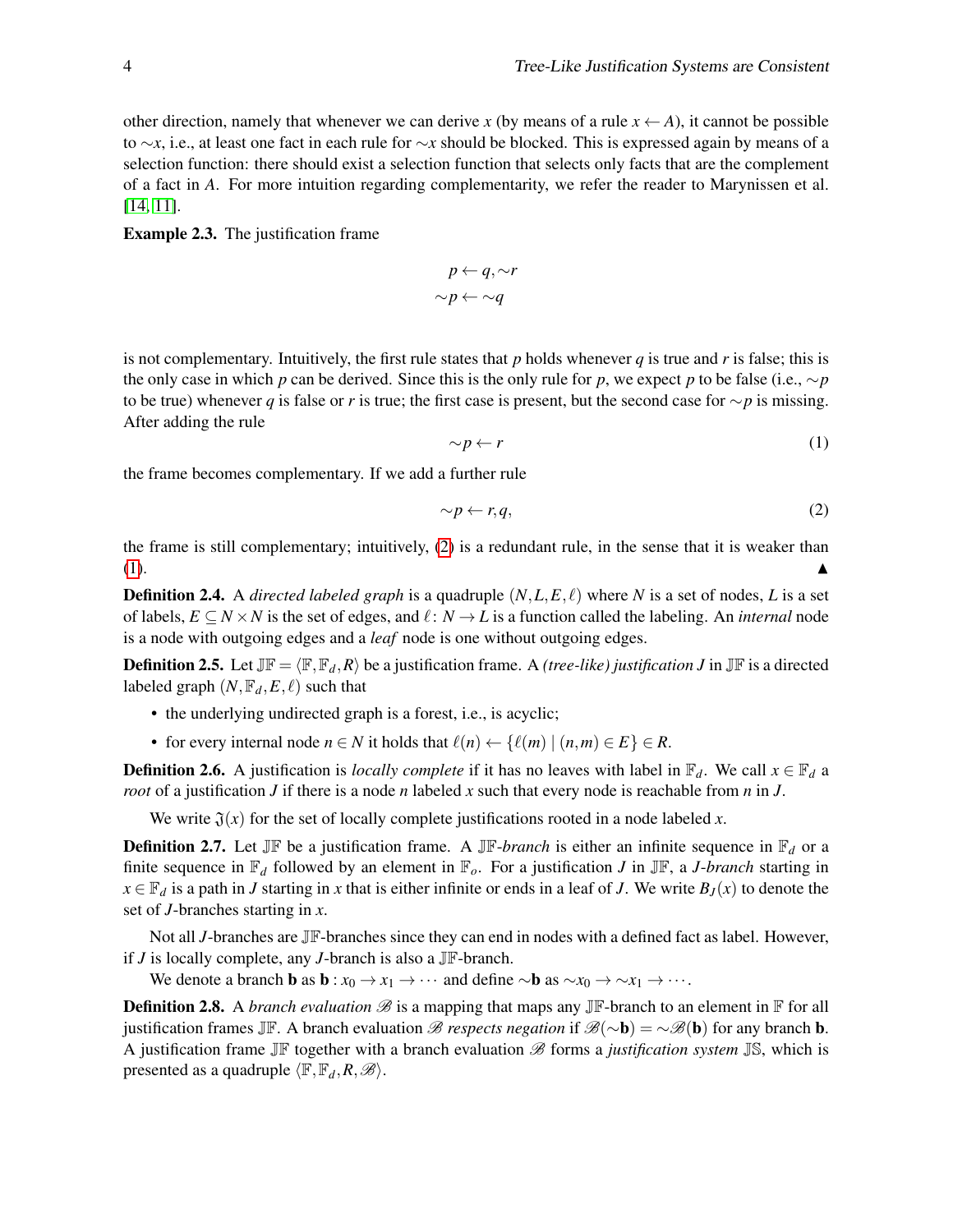We now define some branch evaluations that induce semantics corresponding to the equally named semantics of logic programs.

**Definition 2.9.** The *supported* (completion) branch evaluation  $\mathcal{B}_{sp}$  maps  $x_0 \to x_1 \to \cdots$  to  $x_1$  and branches that consist only of a singe open fact  $x_0$  to  $x_0$ . The *Kripke-Kleene* branch evaluation  $\mathcal{B}_{KK}$ maps finite branches to their last element and infinite branches to u.

Other branch evaluations have been defined as well, for instance stable and well-founded branch evaluations, which correspond to the equally-named semantics of logic programming [\[6,](#page-10-9) [15\]](#page-10-10). We refer the reader to the original work introducing justification theory [\[3\]](#page-9-0) for their definitions.

**Definition 2.10.** A *(three-valued) interpretation* of  $\mathbb{F}$  is a function  $I : \mathbb{F} \to \mathscr{L}$  such that  $I(\sim x) = \sim I(x)$ and  $I(\ell) = \ell$  for all  $\ell \in \mathcal{L}$ .

**Definition 2.11.** Let  $\mathbb{J}\mathbb{S} = \langle \mathbb{F}, \mathbb{F}_d, R, \mathcal{B} \rangle$  be a justification system, *I* an interpretation of  $\mathbb{F}$ , and *J* a locally complete justification in JS. Let  $x \in \mathbb{F}_d$  be a label of a node in *J*. The *value* of  $x \in \mathbb{F}_d$  by *J* under *I* is defined as val $(J, x, I) = \min_{\mathbf{b} \in B_J(x)} I(\mathscr{B}(\mathbf{b}))$ , where min is the minimum with respect to  $\leq_t$ .

The *supported value* of  $x \in \mathbb{F}$  in  $\mathbb{J}$  under *I* is defined as

$$
SV_{\mathbb{JS}}(x, I) = \max_{J \in \mathfrak{J}(x)} val(J, x, I) \text{ for } x \in \mathbb{F}_d
$$
  

$$
SV_{\mathbb{JS}}(x, I) = I(x) \text{ for } x \in \mathbb{F}_o.
$$

In other words, the value of a fact in a justification is the value of the worst branch starting in that fact, and the supported value of a fact in an interpretation is the value of that fact in its best justification. Models are then defined as those interpretation in which the supported value of each fact equals their actual value. Every branch evaluation induces a different class of "models". For instance, models under the supported branch evaluation correspond to supported models in logic programming.

When JS is clear from the context, we will drop the subscript and just write  $SV(x, I)$  for  $SV_{\text{IS}}(x, I)$ .

**Definition 2.12.** Let  $\mathbb{JS} = \langle \mathbb{F}, \mathbb{F}_d, R, \mathcal{B} \rangle$  be a justification system. An F-interpretation *I* is a JS-model if for all  $x \in \mathbb{F}_d$ ,  $SV(x, I) = I(x)$ . If  $\mathbb{IS}$  consists of  $\mathbb{IF}$  and  $\mathscr{B}$ , then a  $\mathbb{IS}$ -model will also be called a B-model of JF.

### <span id="page-4-0"></span>3 The Consistency Problem

We defined *models* of a justification system by a kind of a fixpoint equation: for *I* to be a model, it must be a fixpoint of the operator  $S_{\text{JS}}$  that maps *I* to the interpretation  $S_{\text{JS}}(I)$ , which is the function

$$
\mathbb{F} \to \mathscr{L} : x \mapsto SV(x,I).
$$

However, one intriguing problem is that domain and range of the support operator are not equal: the range of the support operator is the set of functions from  $\mathbb F$  to  $\mathscr L$ , while the domain is the set of  $\mathbb F$ interpretations, which are functions from F to L with some additional properties such as  $I(\sim x) = \sim I(x)$ for all  $x \in \mathbb{F}$ . We might then wonder under which conditions, these properties will be guaranteed for  $S_{\mathbb{JS}}(I).$ 

On top of that, there is a more fundamental reason why this property is important. Explanations are of growing importance in various subdomains of artificial intelligence. In our setting, a justification with value t for *x* serves as an explanation of why *x* is true. But what if *x* is false? Which semantic structure can explain that? From the definition of supported value, it can be seen that *x* is false if *there*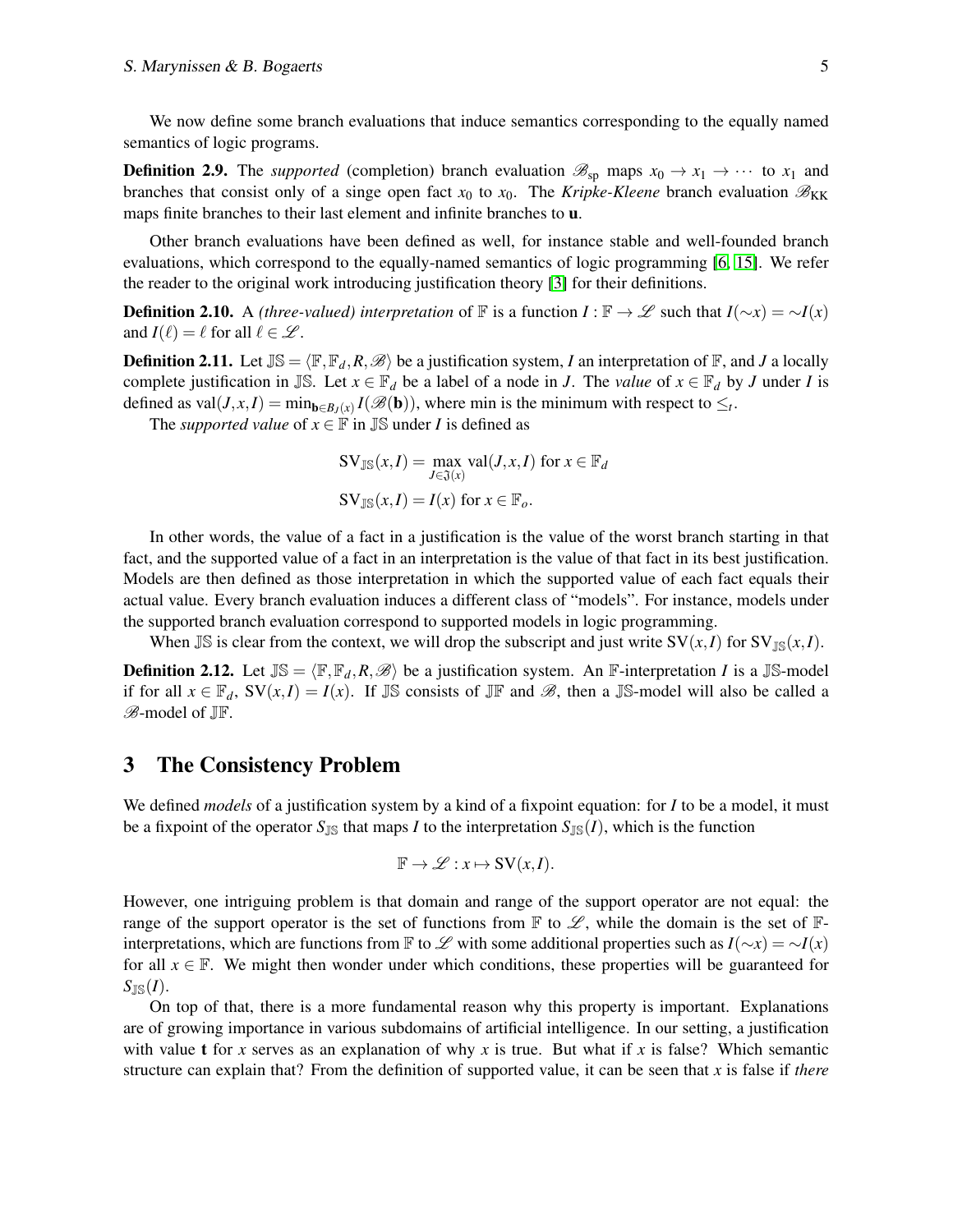*are no justifications* with a better value (than f) for *x*. But, the absence of such justifications is difficult to argue. The question that then remains is: how to show that there are no better justifications for *x*. The most obvious solution is considering a justification of ∼*x*. Indeed, intuitively, an explanation why the negation of *x* is true should explain why *x* is false. However, this method implicitly assumes that  $SV(\sim x, I) = \sim SV(x, I)$ , thus motivating the following definition.

**Definition 3.1.** A justification system  $\mathbb{IS}$  is *consistent* if  $SV(\sim x, I) = \sim SV(x, I)$  for every  $x \in \mathbb{F}_d$  and every F-interpretation *I*.

We are now ready to state the consistency problem, which is the central research question of this article.

#### Consistency problem

When is a justification system consistent? In particular, what properties do branch evaluations and justification frames need to have to ensure that the justification system is consistent?

Consistency is a reasonable assumption that, unfortunately, is not always satisfied. An obvious way to not satisfy it is by having unrelated rules for *x* and ∼*x*.

$$
\left\{\begin{array}{c} x \leftarrow t \\ \sim x \leftarrow t \end{array}\right\}
$$

Of course, in this example we cannot expect that the justifications for *x* and ∼*x* are related because their rules are contradictory. While justification theory in principle works with such rule sets, most of the theory has focused on complementary justification frames, where the rules for *x* and ∼*x* are suitably related. Another way in which consistency can be violated is if  $\mathscr B$  does not respect negation. Again, in its most general form, justification theory allows such strange branch evaluations (e.g., one that maps every branch to **t**, in which every justification is always true), however there are no applications of such branch evaluations.

In fact, the main result of our paper is that for *tree-like* justifications, the two aforementioned syntactic properties are enough to guarantee consistency:

<span id="page-5-1"></span>**Theorem 3.2** (Main theorem). Let  $\mathbb{J}\mathbb{S} = \langle \mathbb{F}, \mathbb{F}_d, R, \mathcal{B} \rangle$  be a justification system. If  $\mathbb{J}\mathbb{S}$  is complementary *and* B *respects negation, then* JS *is (tree-like) consistent.*

We do want to stress the fact that this only holds for tree-like justification systems: Marynissen et al. [\[14\]](#page-10-5) gave an example of a branch evaluation that respects negation, on a complementary justification frame, that is *not* consistent for graph-like justifications (which we do not consider in this paper).

### <span id="page-5-0"></span>4 Constructing a Justification

In this section, we will provide the core theoretic results that are needed to prove our main theorem. In short, what we aim to show here is that if there are no "good" justifications for *x*, then we can construct a "good" justification for ∼*x*. We will prove this in some more generality, making use of a new concept: a *branch selection*: a set of branches starting in a certain fact *x* that contains at least one branch from every justification of *x*. The main result of this section (Theorem [4.5\)](#page-6-0) then states that for every branch selection B for *x*, we can construct a justification for ∼*x* that only has branches in ∼B.

Throughout this section, we fix a justification system  $\mathbb{JS} = \langle \mathbb{F}, \mathbb{F}_d, R, \mathcal{B} \rangle$  with  $\mathbb{JF} = \langle \mathbb{F}, \mathbb{F}_d, R \rangle$ .

**Definition 4.1.** A *branch selection* for *x* in  $J\mathbb{F}$  is a set  $\mathbb{B}$  of branches starting in *x* such that for each locally complete justification  $J$  rooted in  $x$ ,  $\mathbb B$  contains at least one  $J$ -branch.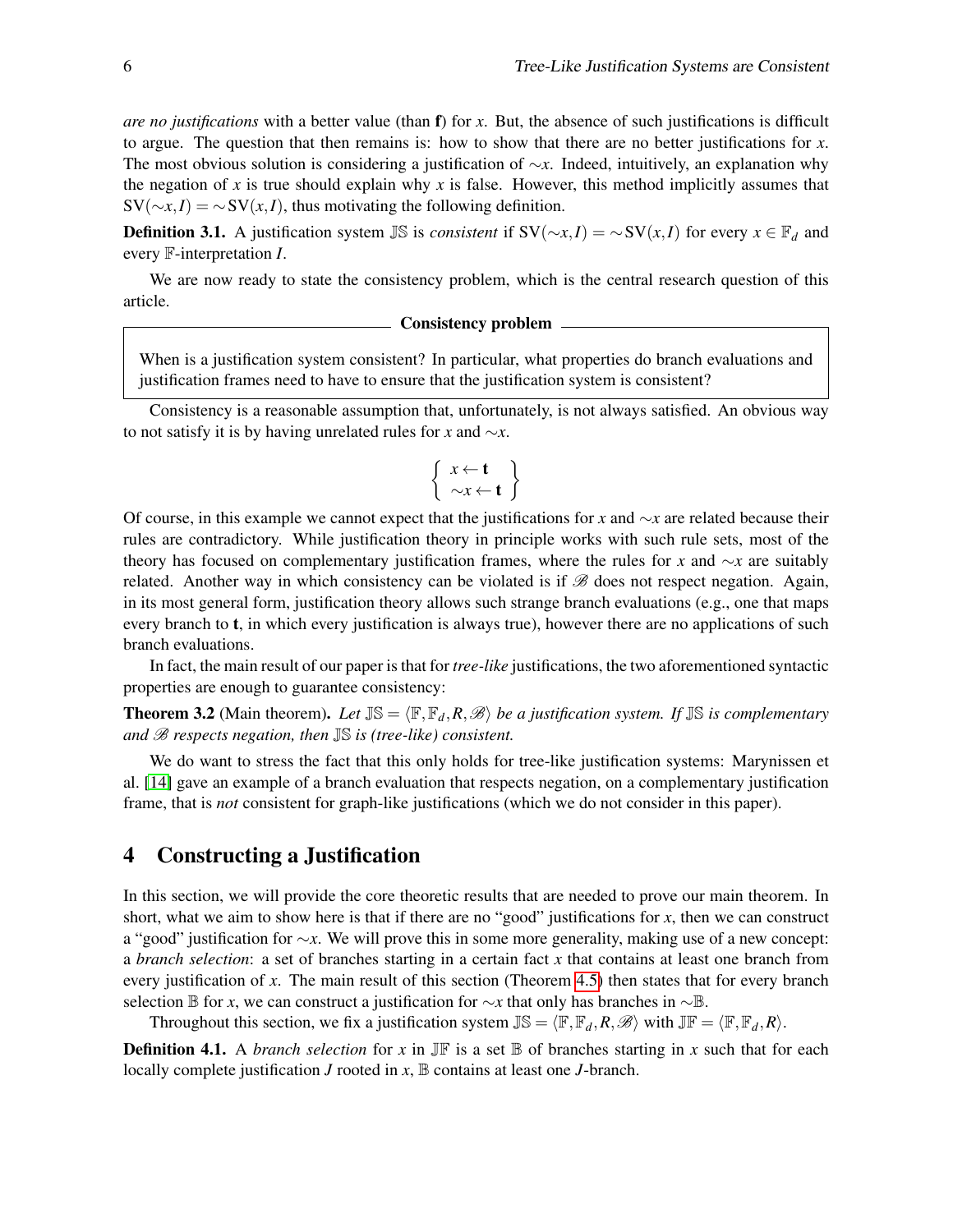In what follows, if  $x \leftarrow A$  is a rule, and for each  $y \in A$ ,  $J_y$  is a justification<sup>[3](#page-6-1)</sup> rooted in *y*, we will write  $x \stackrel{A}{\rightarrow} (J_y)_{y \in A}$  for the justification in which *A* are the children of *x* and such that the subtree rooted in  $y \in A$ equals *Jy*.

<span id="page-6-3"></span>**Lemma 4.2.** *Let*  $\mathbb B$  *be a branch selection for x, and let*  $x \leftarrow A$  *be a rule in* JF. *There exists a*  $y^* \in A$  *such* that for every justification  $J_{y^*} \in \mathfrak{J}(y^*)$  rooted in  $y^*$ ,  $\mathbb B$  contains at least one branch of the form  $x \to y^* \to \mathbf{b}$ with  $y^* \to b$  *a branch starting from the root of*  $J_{y^*}$ .<sup>[4](#page-6-2)</sup>

*Proof.* Assume by contradiction that such a  $y^*$  does not exist. This would mean that for each  $y \in A$ , there exists a  $J_y \in \mathfrak{J}(y)$  such that  $\mathbb B$  does *not* contain any branches of the form  $x \to y \to b$  with  $y \to b$  a branch in

*J*<sub>*y*</sub>. However, if we have such a justification for each  $y \in A$ , consider the justification  $x \stackrel{A}{\to} (J_y)_{y \in A}$ . Since this is a locally complete justification of  $x$ ,  $\mathbb B$  must contain at least one of its branches, which yields a contradiction.  $\Box$ 

<span id="page-6-4"></span>**Corollary 4.3.** *Let*  $\mathbb B$  *be a branch selection for x, and let*  $x \leftarrow A$  *be a rule in*  $\mathbb J\mathbb F$ *. There exists a*  $y^* \in A$  $\mathbf{B}_{\mathbf{y}^*} := \{ \mathbf{y}^* \to \mathbf{b} \mid \mathbf{x} \to \mathbf{y}^* \to \mathbf{b} \in \mathbb{B} \}$  *is a branch selection for*  $\mathbf{y}^*$ .

*Proof.* The only thing we need to show is that  $\mathbb{B}_{y^*}$  contains at least one branch from each justification rooted in *y* ∗ . This follows directly from Lemma [4.2.](#page-6-3)  $\Box$ 

<span id="page-6-5"></span>Corollary 4.4. *Assume* JS *is a complementary justification system. If* B *is a branch selection for x in* JF*, then there exists a rule* ∼*x* ← *B*∼*<sup>x</sup> for* ∼*x such that for each y* ∈ ∼*B*∼*x, we have that* B*<sup>y</sup>* := {*y* → b |  $x \rightarrow y \rightarrow b \in \mathbb{B}$  *is a branch selection for y.* 

*Proof.* Corollary [4.3](#page-6-4) determines a selection function for *x* in JF, by choosing from each  $x \leftarrow A$  a  $y^* \in A$ . Then by complementarity of JS, there is a rule  $\sim x \leftarrow B_{\sim x}$  such that every element of  $B_{\sim x}$  is one of the selected *y* ∗ .  $\Box$ 

<span id="page-6-0"></span>Theorem 4.5. *If* JS *is a complementary justification system and* B *is a branch selection for x in* JF*, then there exists a justification J' rooted in* ∼*x such that for each branch* **b'** *of J' starting in the root,* ∼**b'** ∈  $\mathbb B$ .

*Proof.* We will first construct a labeled tree *T* rooted in ∼*x* with the properties that

- 1. the label of each internal node is a defined fact;
- 2. the label of each leaf is an open fact;
- 3. for each path in *T* starting in the root, the corresponing branch (obtained by taking the labels of each node) is the negation of a branch in B.

However, our tree *T* will not necessarily be a justification: the set of children's labels of an internal node will not necessarily be the body of a rule for the label of that node. In the second part of the proof, we will then prove that a subtree of *T* indeed forms a justification.

Our tree *T* is constructed as follows.

• The nodes of *T* are all finite prefixes of the branches in ∼B. That is, the nodes of *T* are all sequences  $\sim x \rightarrow \sim x_1 \rightarrow \sim x_2 \rightarrow \cdots \rightarrow \sim x_n$  such that there is a branch in B that starts with  $x \rightarrow$  $x_1 \rightarrow \cdots \rightarrow x_n$ . Each such node is **labeled**  $\sim x_n$ .

<span id="page-6-2"></span><span id="page-6-1"></span><sup>&</sup>lt;sup>3</sup>In case *y* is an open fact, there is only one such justification, namely a justification with a single node and without edges. <sup>4</sup>In case *y*<sup>\*</sup> is an open fact, this thus means that **b** is the empty branch and  $y^* \to b$  is a branch with only a single element  $y^*$ .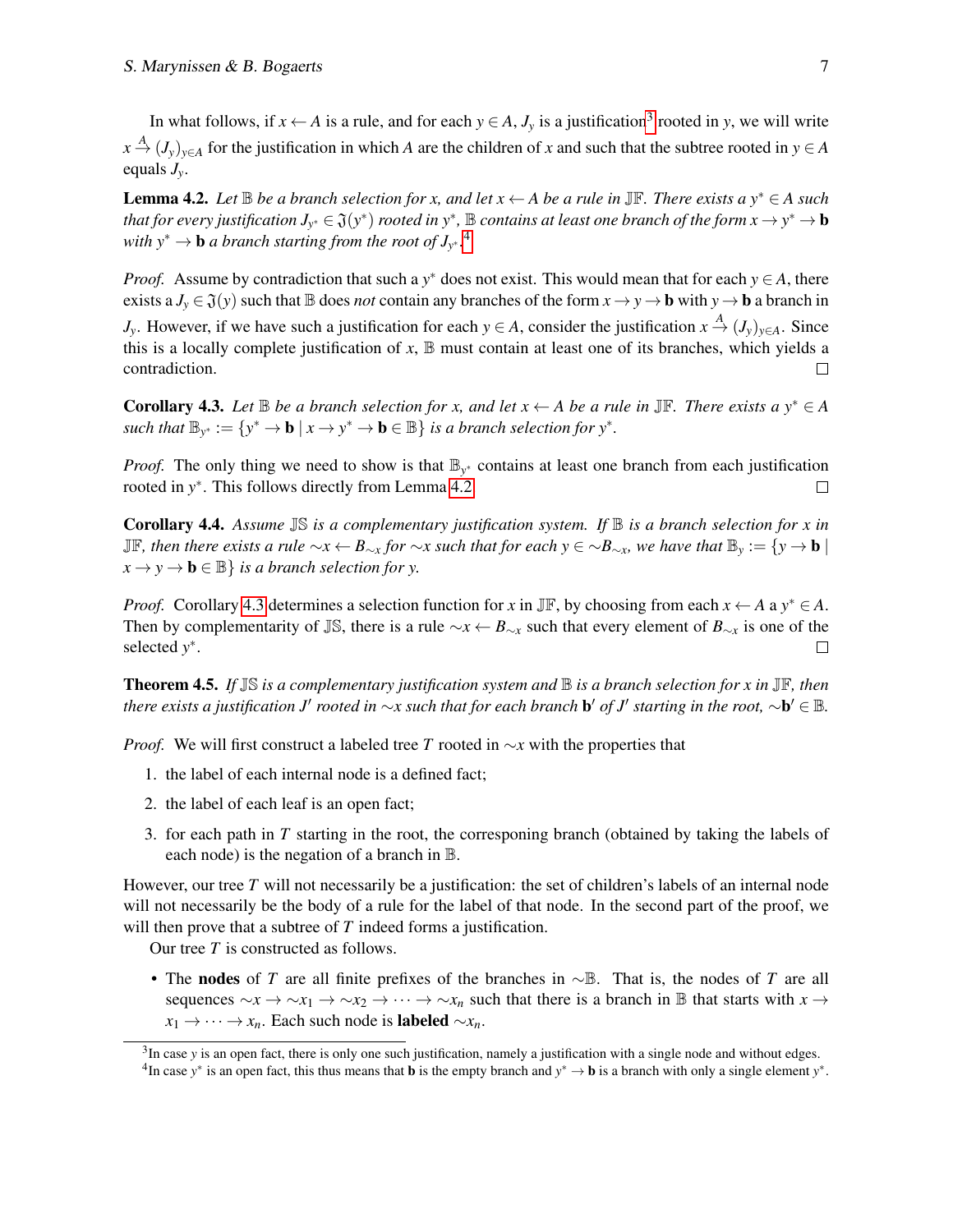• For each prefix  $\sim x \rightarrow \sim x_1 \rightarrow \sim x_2 \rightarrow \cdots \rightarrow \sim x_{n-1} \rightarrow \sim x_n$ , there is an edge from  $\sim x \rightarrow \sim x_1 \rightarrow$  $\sim x_2 \rightarrow \cdots \rightarrow \sim x_{n-1}$  to  $\sim x \rightarrow \sim x_1 \rightarrow \sim x_2 \rightarrow \cdots \rightarrow \sim x_n$ .

By construction, there is a one-to-one correspondence between paths starting in the root of *T* and branches in  $\mathbb B$ . Since all branches in  $\mathbb B$  are part of a locally complete justification, it is clear that indeed, the labels of internal nodes of this tree are defined facts and the labels of leaves are open facts.

We will now show that we can choose a subtree  $J'$  of  $T$  that is a locally complete justification. For each node  $\eta = \gamma x \to \gamma x_1 \to \cdots \to \gamma x_n$ , we define  $\mathbb{B}_{\eta}$  as the set of branches **b** starting in  $x_n$  such that  $x \to x_1 \to \cdots \to x_{n-1} \to \mathbf{b}$  is a branch in  $\mathbb{B}$ . For some nodes,  $\mathbb{B}_\eta$  is a branch selection function for  $x_n$ , but this is not guaranteed to be the case for every node. For *those nodes*  $\eta$  (with label  $\sim$ *z*) for which  $\eta$  *is* a branch selection for *z*, Corollary [4.4](#page-6-5) guarantees there is a rule  $\sim$ *z* ←  $B_{\sim z}$  such that for each  $\sim$ *y* ∈  $B_{\sim z}$ ,  ${y \to \mathbf{b} \mid z \to y \to \mathbf{b} \in \mathbb{B}_{\eta}}$  is also a branch selection function for *y*. For each such  $\eta$ , we choose such a rule and for the rest of this proof denote *B*∼*<sup>z</sup>* as *chosenBody*(η). Given this choice, we construct the justification *J* inductively as follows:

- The root ∼*x* is a node in *J*.
- For each node  $\eta = \gamma x \to \gamma x_1 \to \gamma x_n$  in *J*, and for each  $\gamma y \in \mathit{chosenBody}(\eta)$ , the node  $\gamma x \to \gamma x_n$  $\sim$ *x*<sub>1</sub> → ··· →  $\sim$ *x<sub>n</sub>* →  $\sim$ *y* of *T* is a node of *J*.

Of course, in order for this construction to work, we need to show that for each node in *J*, *chosenBody*( $\eta$ ) is well-defined, i.e., that for each node  $\eta$  in *J* with label  $\sim$ *z*,  $\mathbb{B}_\eta$  is a branch selection function for *z*. We prove this inductively as well

- This claim clearly holds for the root node since the corresponding branch selection function simply equals B.
- If  $\eta = \gamma x \to \gamma x_1 \to \cdots \to \gamma x_n$  is a node for which  $\mathbb{B}_\eta$  is a branch selection function for  $x_n \in \mathbb{F}_d$ and  $\sim$ *y* ∈ *chosenBody*( $\eta$ ), let  $\eta'$  denote the node  $\sim$ *x* →  $\sim$ *x*<sub>1</sub> →  $\cdots$  →  $\sim$ *x<sub>n</sub>* →  $\sim$ *y*. We should show that  $\mathbb{B}_{n'}$  is a branch selection for *y*. Now this follows easily from the fact that

$$
\mathbb{B}_{\eta'} = \{ y \to \mathbf{b} \mid x \to x_1 \to \cdots \to x_n \to y \to \mathbf{b} \in \mathbb{B} \}
$$
  
=  $\{ y \to \mathbf{b} \mid x_n \to y \to \mathbf{b} \in \mathbb{B}_{\eta} \}$ 

and this last set is guaranteed to be a branch selection (by Corollary [4.4\)](#page-6-5).

This way of constructing *J* indeed results in a locally complete justification: for each internal node η labeled ∼*z* of *T* that is part of *J*, a rule ∼*z* ← *B* is selected and the children of η have labels in *B*, which thus concludes our proof.  $\Box$ 

## <span id="page-7-0"></span>5 Tree-Like Justification Systems are Consistent

We now turn our attention to proving the main theorem of this paper (Theorem [3.2\)](#page-5-1). As before, we fix a justification system  $\mathbb{JS} = \langle \mathbb{F}, \mathbb{F}_d, R, \mathcal{B} \rangle$  with  $\mathbb{J}\mathbb{F} = \langle \mathbb{F}, \mathbb{F}_d, R \rangle$ .

One direction of the main theorem is fairly easy to prove: if we are given a good justification for a certain fact, there cannot be a good justification for its complement. This direction relies on the fact that for complementary frames, the cases of *x* and those of ∼*x*, and the justification of *x* and ∼*x* are intrinsically related as formalized in the following two lemmas (inspired by similar results for graph-like justifications [\[14\]](#page-10-5)).

<span id="page-7-1"></span>**Lemma 5.1.** *If*  $J\mathbb{F}$  *is complementary, then for all rules*  $x \leftarrow A$  *and*  $\sim x \leftarrow B$  *in R, we have*  $A \cap \sim B \neq \emptyset$ *.*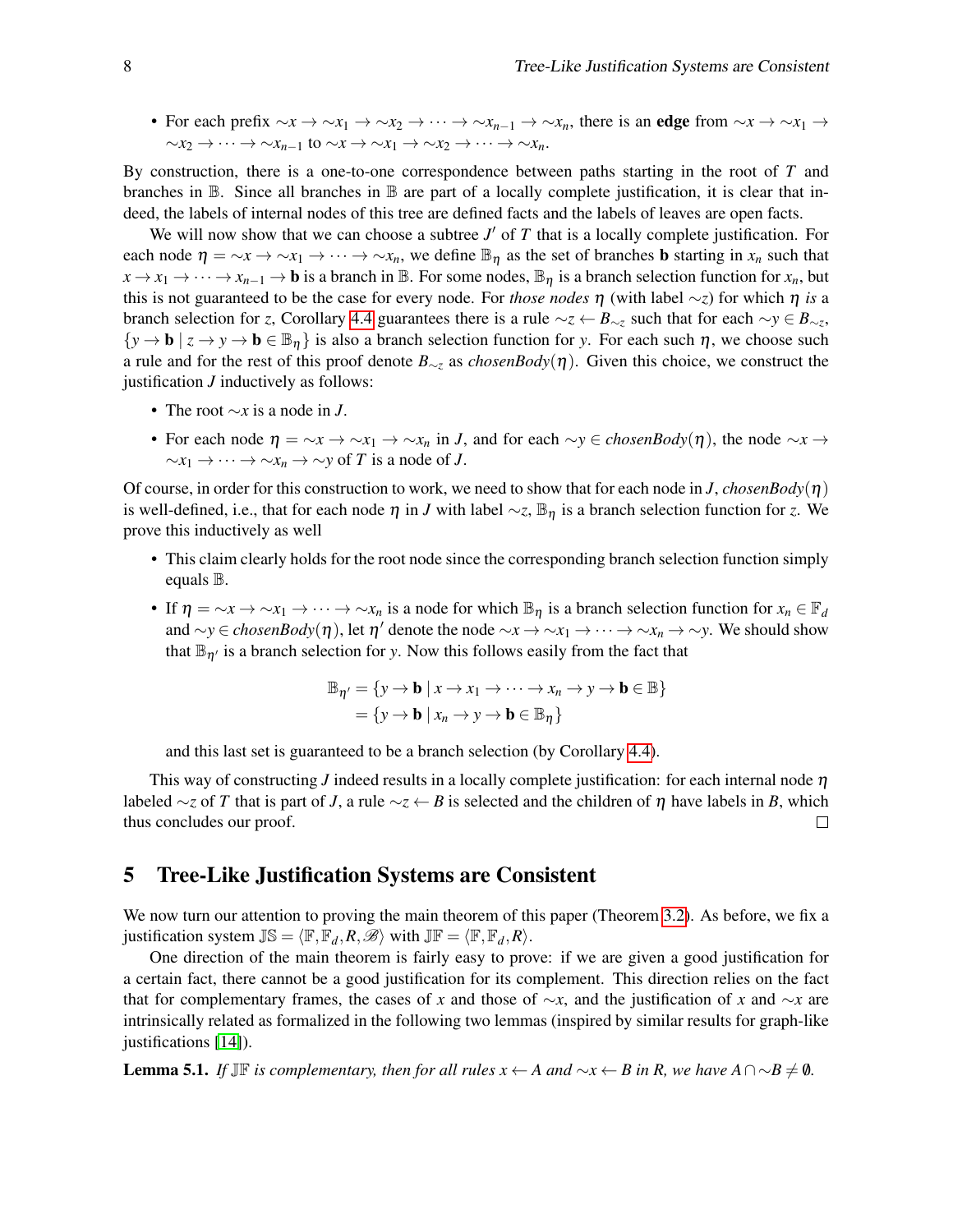*Proof.* Take  $A \in \mathbb{J}\mathbb{F}(x)$  and  $B \in \mathbb{J}\mathbb{F}(\sim x)$ . By complementarity, there exists a selection function *s* for  $\sim x$ such that  $\sim$ Im(*s*) ⊆ *A*. Therefore,  $\sim$ *s*(*B*) ∈ *A*. On the other hand, *s*(*B*) ∈ *B*; hence  $\sim$ *s*(*B*) ∈ *A* ∩ ∼*B*. □

<span id="page-8-0"></span>**Lemma 5.2.** Let  $J\mathbb{F} = \langle \mathbb{F}, \mathbb{F}_d, R \rangle$  *be a complementary justification frame and*  $x \in \mathbb{F}_d$ *. If J and K are justifications in*  $\mathfrak{J}(x)$  *and*  $\mathfrak{J}(\sim x)$  *respectively, then there exists a J-branch* **b** *starting in x such that* ∼**b** *is a K-branch starting in* ∼*x.*

*Proof.* We incrementally define *J*-paths  $\mathbf{b}_i$  and *K*-paths  $\mathbf{b}_i^*$  of length *i* such that  $\mathbf{b}_i = \sim \mathbf{b}_i^*$ . Define  $\mathbf{b}_1$  and **b**<sup>\*</sup><sub>1</sub> as the node *x* and ∼*x* respectively. Now assume that we obtained **b**<sub>*i*</sub> and **b**<sup>\*</sup><sub>*i*</sub>. Let *y* be the end node of b*i* . If *y* is not defined, so is ∼*y* and then b*<sup>i</sup>* is the desired *J*-branch. So assume *y* is defined. We want to find a fact *z* such that *z* is a child of *y* in *J* and ∼*z* is a child of ∼*y* in *K*. By using the rules for *y* ← *A* in *J* and  $\sim$ *y* ← *B* in *K* we can use Lemma [5.1](#page-7-1) to obtain that  $A \cap \sim B \neq \emptyset$  because JF is complementary. Choose a *z* in  $A \cap \neg B$ . Then we construct  $\mathbf{b}_{i+1} = \mathbf{b}_i \rightarrow z$  and  $\mathbf{b}_{i+1}^* = \mathbf{b}_i^* \rightarrow \neg z$ . Our required branch is then the limit of  $\mathbf{b}_i$  for *i* going to infinity.

From this lemma, one direction of consistency directly follows; this result was also already shown by Marynissen et al. [\[11,](#page-10-3) Proposition 5.13], but we include a direct proof to make the current paper self-contained.

<span id="page-8-1"></span>**Proposition 5.3.** *If*  $\mathbb{IS}$  *is complementary and*  $\mathscr{B}$  *respects negation, then* 

$$
SV(x,I) \leq_t \sim SV(\sim x,I)
$$

*for any*  $x \in \mathbb{F}_d$  *and any*  $\mathbb{F}$ *-interpretation I.* 

*Proof.* Take *x* with  $SV(x, I) = \ell$  for some  $\ell \in \mathcal{L}$ . This means there is a justification *J* such that val<sub>IS</sub>(*J*, *x*,*I*) =  $\ell$ . Take a justification *K* for ∼*x*. Therefore, by Lemma [5.2,](#page-8-0) there is a *J*-branch **b** starting in *x* such that ∼b is a *K*-branch starting in ∼*x*. We consider three cases:

- If  $\ell =$  **t**, then  $I(\mathscr{B}(\mathbf{b})) =$  **t**; hence *K* has a branch that is evaluated to **f**. Therefore, val<sub>JS</sub>(*K*,∼*x*,*I*) = f. Since *K* was taken arbitrarily, we have that  $SV(\sim x, I) = f$ .
- If  $\ell = \mathbf{u}$ , we need to prove that  $\mathbf{u} \geq_t \mathrm{SV}(\sim_x, I)$ . Similarly, every justification *K* for  $\sim_x$  has a branch ∼b starting in ∼*x* such that b is a *J*-branch and *I*(B(b)) ≥*<sup>t</sup>* u. This shows that *I*(B(∼b)) ≤*<sup>t</sup>* u. Therefore,  $SV(\sim x, I) \leq t$  u.
- For  $\ell = \mathbf{f}$ , the statement is trivial.

 $\Box$ 

The other direction of the consistency is completely novel and follows directly from the theory developed in Section [4.](#page-5-0)

<span id="page-8-2"></span>**Proposition 5.4.** *If*  $\mathbb{JS}$  *is complementary and*  $\mathscr{B}$  *respects negation, then* 

$$
SV(x,I) \geq_t \sim SV(\sim x,I)
$$

*for any*  $x \in \mathbb{F}_d$  *and any*  $\mathbb{F}$ *-interpretation I.* 

*Proof.* Consider the branch selection

$$
\mathbb{B}_{\sim x} = \{\sim x \to \mathbf{b} \mid \mathscr{B}(\sim x \to \mathbf{b}) \leq_t \mathrm{SV}(\sim x, I) \}.
$$

This set is a branch selection for ∼*x*, because each justification rooted in ∼*x* must have at least one branch with a value at most SV(∼*x*,*I*). Theorem [4.5](#page-6-0) then guarantees that a justification *J* rooted in a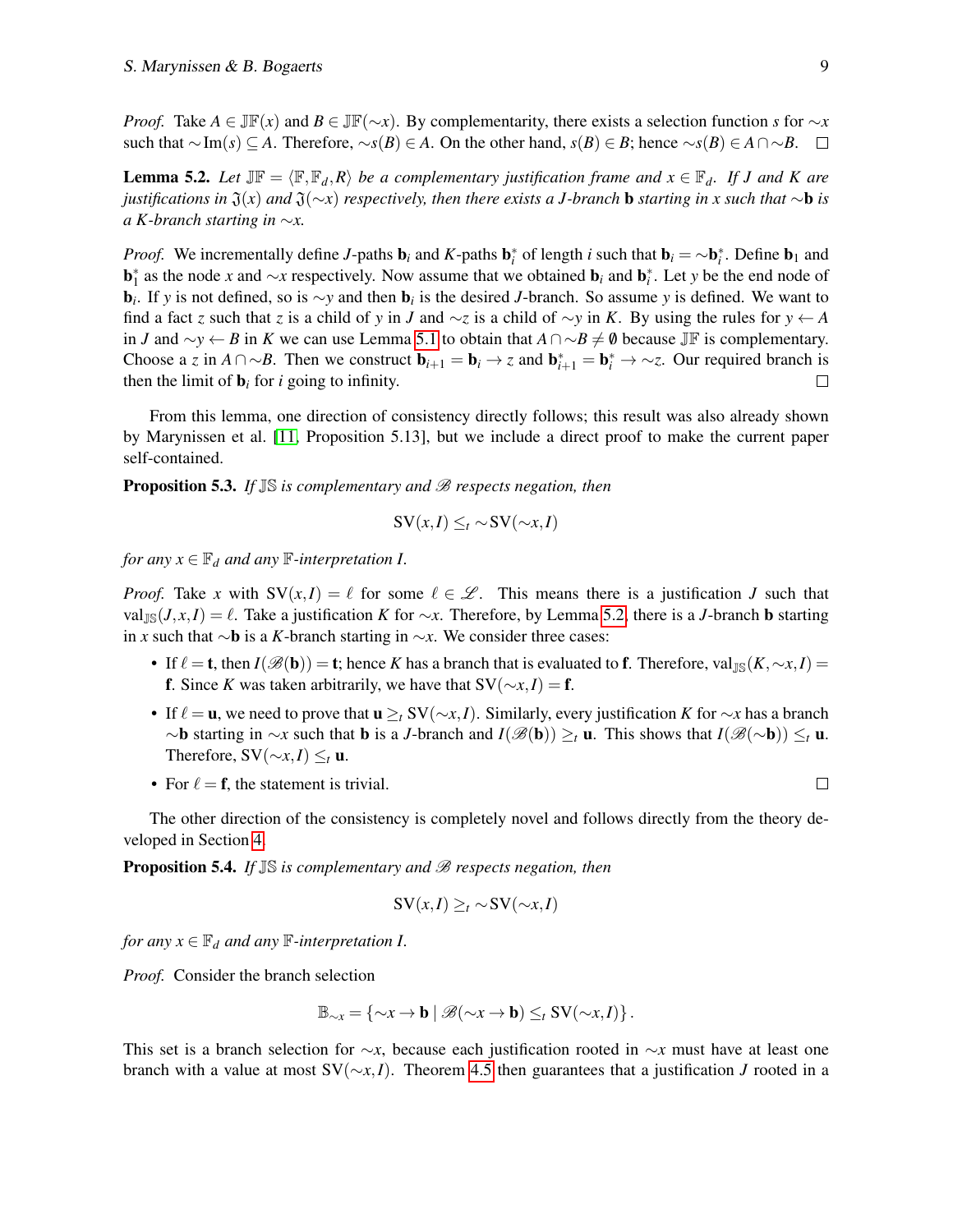node labelled *x* exists such that every branch **b** in *J* starting in the root is an element of  $\sim \mathbb{B}_{\sim x}$ ; hence B(∼b) ≤*<sup>t</sup>* SV(∼*x*,*I*). Since B respects negation, we have B(b) ≥*<sup>t</sup>* ∼SV(∼*x*,*I*) for every b in *J* starting in the root and thus that val $(J, x, I) \geq t \sim SV(\sim x, I)$ . From this, it immediately follows that  $SV(x, I) \geq t$  $\sim$ SV( $\sim$ *x*,*I*).

**Theorem 5.5** (Main theorem, restated). Let  $\mathbb{IS} = \langle \mathbb{F}, \mathbb{F}_d, R, \mathcal{B} \rangle$  be a justification system. If  $\mathbb{IS}$  is com*plementary and* B *respects negation, then* JS *is tree-like consistent.*

*Proof.* Follows by combining Proposition [5.3](#page-8-1) with Proposition [5.4.](#page-8-2)

 $\Box$ 

## <span id="page-9-4"></span>6 Conclusion

Consistency is an important property that relates the absence of an explanation of a fact to the existence of an explanation for its complement. Our results do not have an impact on branch evaluations that have been used before, since for all of them, consistency has separately been proven. However, we believe it will simplify future applications of (tree-like) justification theory, by removing the burden of this proof obligation. Moreover, the general formulation of our results in Section [4,](#page-5-0) in fact entails that the so-called *flattening* of a justification system [\[10\]](#page-10-7) is complementary. This notion of flattening is important in the context of *nested* justification systems [\[3,](#page-9-0) [13\]](#page-10-4).

While we have now once and for all resolved the consistency question for tree-like justifications, for graph-like justifications, this problem is still open. However, in the PhD thesis of the first author [\[10,](#page-10-7) Corollary 2.4.7], we show that a justification system is graph-like consistent if and only if it is tree-like consistent and every tree-like justification can be transformed into a graph-like justification<sup>[5](#page-9-5)</sup> (a property that is there called *graph-reducibility*). The results we presented in this work now entail that, under very mild assumptions, graph-like consistency is equivalent to graph-reducibility, and hence indirectly, also contributes to the understanding of graph-like justification systems.

## References

- <span id="page-9-1"></span>[1] Bart Bogaerts & Antonius Weinzierl (2018): *Exploiting Justifications for Lazy Grounding of Answer Set Programs*. In Jérôme Lang, editor: *Proceedings of the Twenty-Seventh International Joint Conference* on Artificial Intelligence, IJCAI 2018, July 13-19, 2018, Stockholm, Sweden., ijcai.org, pp. 1737–1745, doi[:10.24963/ijcai.2018/240.](http://dx.doi.org/10.24963/ijcai.2018/240) Available at <https://doi.org/10.24963/ijcai.2018/240>.
- <span id="page-9-2"></span>[2] Marc Denecker (1993): *Knowledge representation and reasoning in incomplete logic programming*. Ph.D. thesis, K.U.Leuven, Leuven, Belgium.
- <span id="page-9-0"></span>[3] Marc Denecker, Gerhard Brewka & Hannes Strass (2015): *A Formal Theory of Justifications*. In Francesco Calimeri, Giovambattista Ianni & Mirosław Truszczyński, editors: Logic Programming and Nonmonotonic Reasoning - 13th International Conference, LPNMR 2015, Lexington, KY, USA, September 27-30, 2015. Proceedings, Lecture Notes in Computer Science 9345, Springer, pp. 250–264, doi[:10.1007/978-3-319-](http://dx.doi.org/10.1007/978-3-319-23264-5_{}22) [23264-5](http://dx.doi.org/10.1007/978-3-319-23264-5_{}22) 22. Available at [http://dx.doi.org/10.1007/978-3-319-23264-5\\_22](http://dx.doi.org/10.1007/978-3-319-23264-5_22).
- <span id="page-9-3"></span>[4] Phan Minh Dung (1995): *On the acceptability of arguments and its fundamental role in nonmonotonic reasoning, logic programming and n-person games*. Artif. Intell. 77(2), pp. 321 – 357, doi[:10.1016/0004-](http://dx.doi.org/10.1016/0004-3702(94)00041-X) [3702\(94\)00041-X.](http://dx.doi.org/10.1016/0004-3702(94)00041-X) Available at [http://dx.doi.org/10.1016/0004-3702\(94\)00041-X](http://dx.doi.org/10.1016/0004-3702(94)00041-X).

<span id="page-9-5"></span> ${}^{5}$ In graph-like justifications, each fact occurs as the label of at most one node. The difficulty in this transformation is dealing with tree-like justifications that make multiple choices for a given fact.